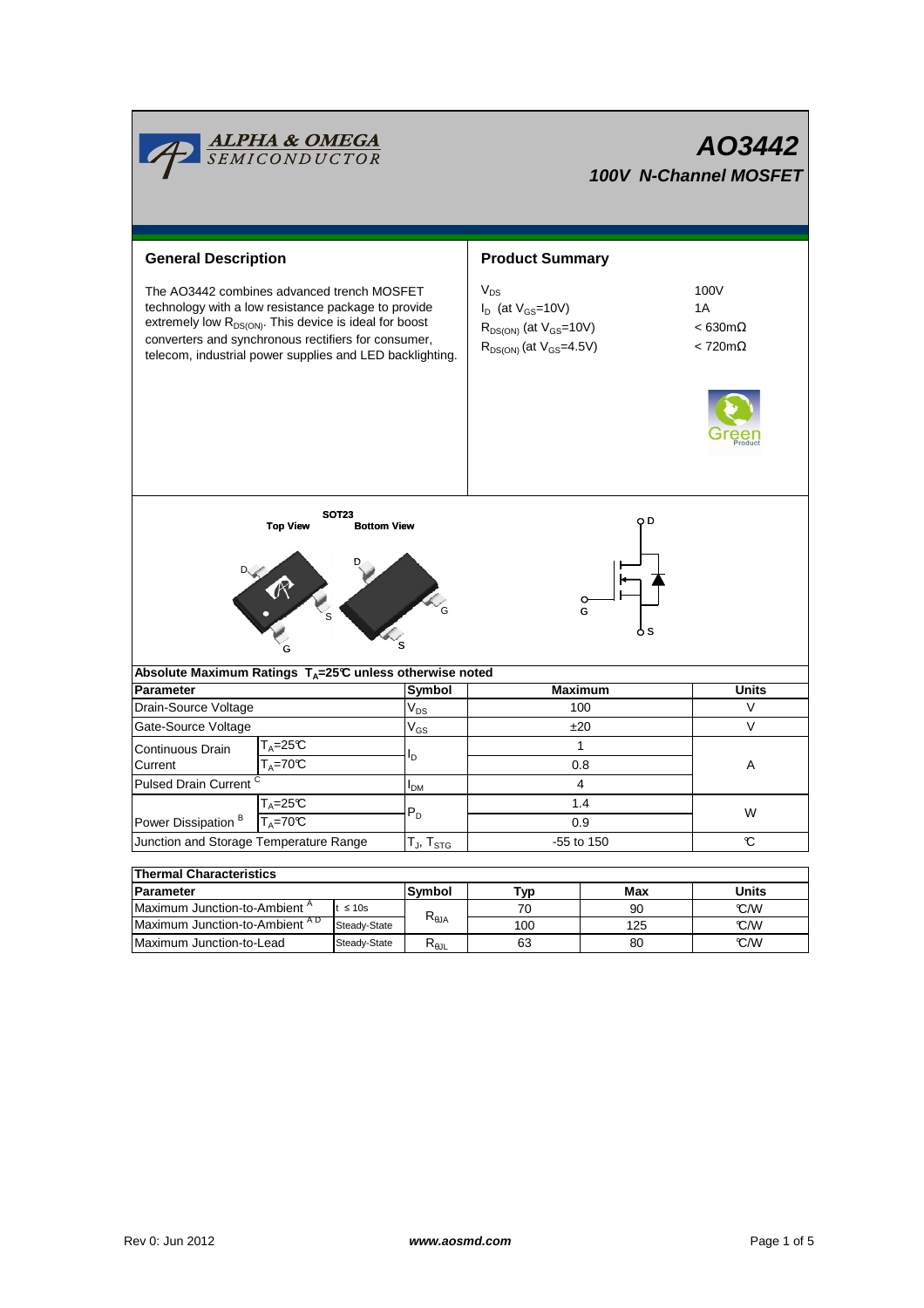

## **Electrical Characteristics (TJ=25°C unless otherwise noted)**

| <b>Symbol</b>               | Parameter                                                    | <b>Conditions</b>                                                                         |                          | Min | <b>Typ</b> | Max    | <b>Units</b> |  |  |  |  |  |
|-----------------------------|--------------------------------------------------------------|-------------------------------------------------------------------------------------------|--------------------------|-----|------------|--------|--------------|--|--|--|--|--|
| <b>STATIC PARAMETERS</b>    |                                                              |                                                                                           |                          |     |            |        |              |  |  |  |  |  |
| <b>BV<sub>DSS</sub></b>     | Drain-Source Breakdown Voltage                               | $I_D = 250 \mu A$ , $V_{GS} = 0V$                                                         |                          | 100 |            |        | $\vee$       |  |  |  |  |  |
| $I_{DSS}$                   | Zero Gate Voltage Drain Current                              | $V_{DS}$ =100V, $V_{GS}$ =0V                                                              |                          |     |            | 1      |              |  |  |  |  |  |
|                             |                                                              |                                                                                           | $T_{J} = 55C$            |     |            | 5      | μA           |  |  |  |  |  |
| l <sub>GSS</sub>            | Gate-Body leakage current                                    | $V_{DS} = 0V$ , $V_{GS} = \pm 20V$                                                        |                          |     |            | ±100   | nA           |  |  |  |  |  |
| $V_{GS(th)}$                | Gate Threshold Voltage                                       | $V_{DS} = V_{GS}$ , $I_D = 250 \mu A$                                                     | 1.7                      | 2.3 | 2.9        | $\vee$ |              |  |  |  |  |  |
| $I_{D(ON)}$                 | On state drain current                                       | $V_{GS}$ =10V, $V_{DS}$ =5V                                                               |                          | 4   |            |        | A            |  |  |  |  |  |
| $R_{DS(ON)}$                |                                                              | $V_{GS}$ =10V, $I_D$ =1A                                                                  |                          |     | 514        | 630    |              |  |  |  |  |  |
|                             | Static Drain-Source On-Resistance                            |                                                                                           | $T_{\parallel} = 125$ °C |     | 983        | 1200   | $m\Omega$    |  |  |  |  |  |
|                             |                                                              | $V_{GS} = 4.5V, I_D = 0.8A$                                                               |                          |     | 554        | 720    | $m\Omega$    |  |  |  |  |  |
| $g_{FS}$                    | $V_{DS}$ =5V, $I_{D}$ =1A<br><b>Forward Transconductance</b> |                                                                                           |                          |     | 2.8        |        | S            |  |  |  |  |  |
| $V_{SD}$                    | Diode Forward Voltage                                        | $I_S = 1A$ , $V_{GS} = 0V$                                                                |                          |     | 0.9        | 1.2    | V            |  |  |  |  |  |
| $I_{\tt S}$                 | Maximum Body-Diode Continuous Current <sup>G</sup>           |                                                                                           |                          | 1   | A          |        |              |  |  |  |  |  |
|                             | <b>DYNAMIC PARAMETERS</b>                                    |                                                                                           |                          |     |            |        |              |  |  |  |  |  |
| $C_{iss}$                   | Input Capacitance                                            |                                                                                           |                          | 100 |            | pF     |              |  |  |  |  |  |
| $C_{\rm oss}$               | <b>Output Capacitance</b>                                    | $V_{GS}$ =0V, $V_{DS}$ =50V, f=1MHz                                                       |                          |     | 13         |        | pF           |  |  |  |  |  |
| $C_{\rm rss}$               | Reverse Transfer Capacitance                                 |                                                                                           |                          |     | 5          |        | pF           |  |  |  |  |  |
| $R_{\alpha}$                | Gate resistance                                              | $V_{GS}$ =0V, $V_{DS}$ =0V, f=1MHz                                                        |                          | 2.5 | 5          | 7.5    | Ω            |  |  |  |  |  |
|                             | <b>SWITCHING PARAMETERS</b>                                  |                                                                                           |                          |     |            |        |              |  |  |  |  |  |
| $Q_g(10V)$                  | <b>Total Gate Charge</b>                                     | $V_{\text{GS}}$ =10V, $V_{\text{DS}}$ =50V, $I_{\text{D}}$ =1A                            |                          |     | 2.8        | 6      | nC           |  |  |  |  |  |
| $Q_q(4.5V)$                 | <b>Total Gate Charge</b>                                     |                                                                                           |                          |     | 1.5        | 3      | nC           |  |  |  |  |  |
| $\mathsf{Q}_{\mathsf{gs}}$  | Gate Source Charge                                           |                                                                                           |                          |     | 0.4        |        | nС           |  |  |  |  |  |
| $\mathsf{Q}_{\text{gd}}$    | Gate Drain Charge                                            |                                                                                           |                          |     | 0.8        |        | nC           |  |  |  |  |  |
| $t_{D(on)}$                 | Turn-On DelayTime                                            | $V_{GS}$ =10V, $V_{DS}$ =50V, R <sub>L</sub> =50 $\Omega$ ,<br>$R_{\text{GEN}} = 3\Omega$ |                          |     | 5          |        | ns           |  |  |  |  |  |
| $\mathfrak{t}_{\mathsf{r}}$ | Turn-On Rise Time                                            |                                                                                           |                          |     | 4          |        | ns           |  |  |  |  |  |
| $t_{D(off)}$                | <b>Turn-Off DelayTime</b>                                    |                                                                                           |                          |     | 12         |        | ns           |  |  |  |  |  |
| $t_f$                       | <b>Turn-Off Fall Time</b>                                    |                                                                                           |                          |     | 5          |        | ns           |  |  |  |  |  |
| $\mathfrak{t}_{\text{rr}}$  | Body Diode Reverse Recovery Time                             | $I_F = 5.6A$ , dl/dt=100A/ $\mu$ s                                                        |                          |     | 52         |        | ns           |  |  |  |  |  |
| $Q_{rr}$                    | Body Diode Reverse Recovery Charge   F=5.6A, dl/dt=100A/us   |                                                                                           |                          | 60  |            | nC     |              |  |  |  |  |  |

A. The value of  $R_{\thetaJA}$  is measured with the device mounted on 1in<sup>2</sup> FR-4 board with 2oz. Copper, in a still air environment with  $T_A = 25^\circ$  C. The

value in any given application depends on the user's specific board design.<br>B. The power dissipation P<sub>D</sub> is based on T<sub>J(MAX)</sub>=150°C, using ≤ 10s junction-to-ambient thermal resistance.

C. Repetitive rating, pulse width limited by junction temperature  $T_{J(MAX)}$ =150°C. Ratings are based on low frequency and duty cycles to keep initialT $_{\text{I}}$ =25°C.

D. The  $R_{\theta JA}$  is the sum of the thermal impedance from junction to lead  $R_{\theta JL}$  and lead to ambient.

E. The static characteristics in Figures 1 to 6 are obtained using <300us pulses, duty cycle 0.5% max.

F. These curves are based on the junction-to-ambient thermal impedance which is measured with the device mounted on 1in<sup>2</sup> FR-4 board with 2oz. Copper, assuming a maximum junction temperature of  $T_{J(MAX)}$ =150°C. The SOA curve provides a single pulse rating.

THIS PRODUCT HAS BEEN DESIGNED AND QUALIFIED FOR THE CONSUMER MARKET. APPLICATIONS OR USES AS CRITICAL COMPONENTS IN LIFE SUPPORT DEVICES OR SYSTEMS ARE NOT AUTHORIZED. AOS DOES NOT ASSUME ANY LIABILITY ARISING OUT OF SUCH APPLICATIONS OR USES OF ITS PRODUCTS. AOS RESERVES THE RIGHT TO IMPROVE PRODUCT DESIGN, FUNCTIONS AND RELIABILITY WITHOUT NOTICE.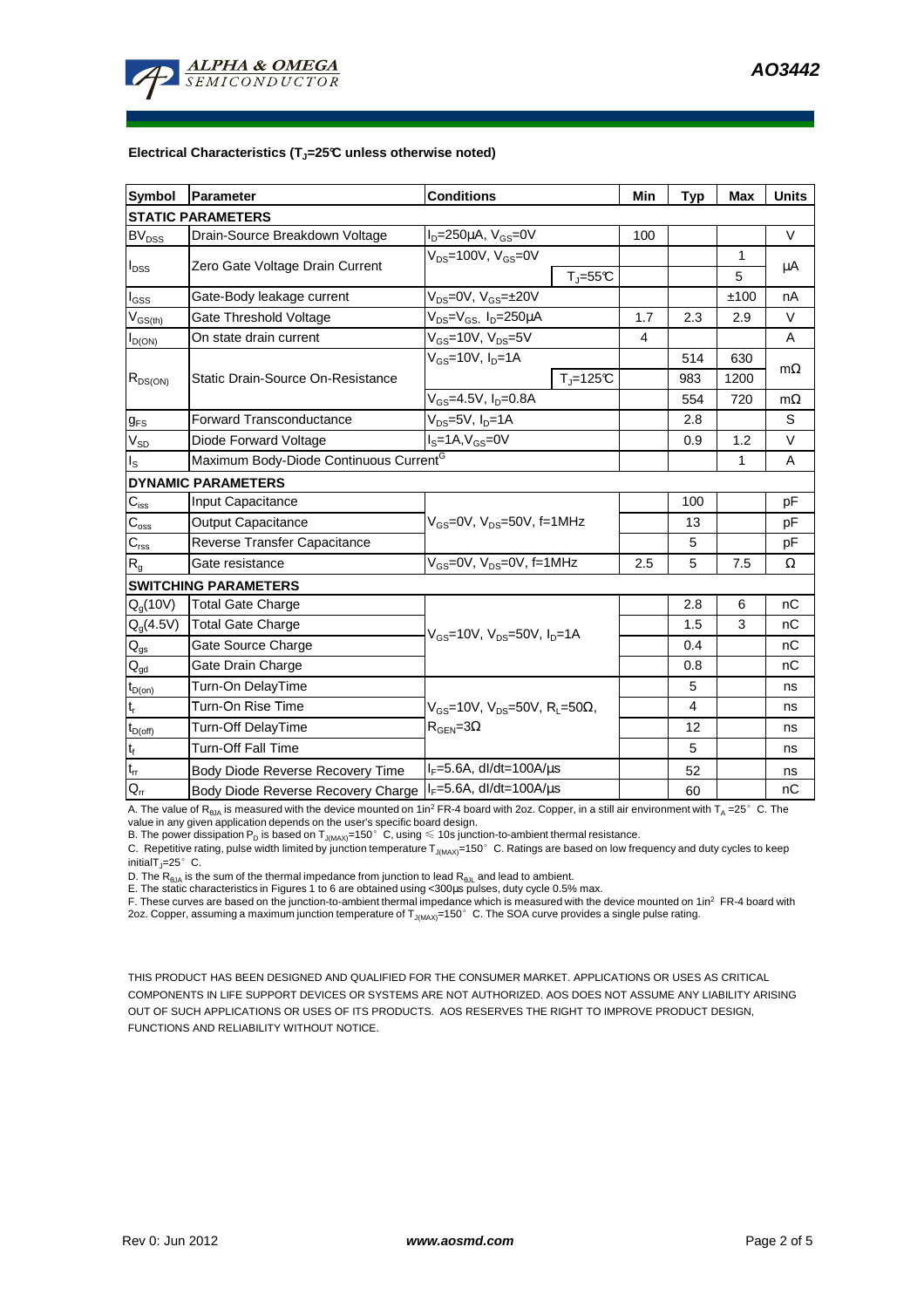

## **TYPICAL ELECTRICAL AND THERMAL CHARACTERISTICS**

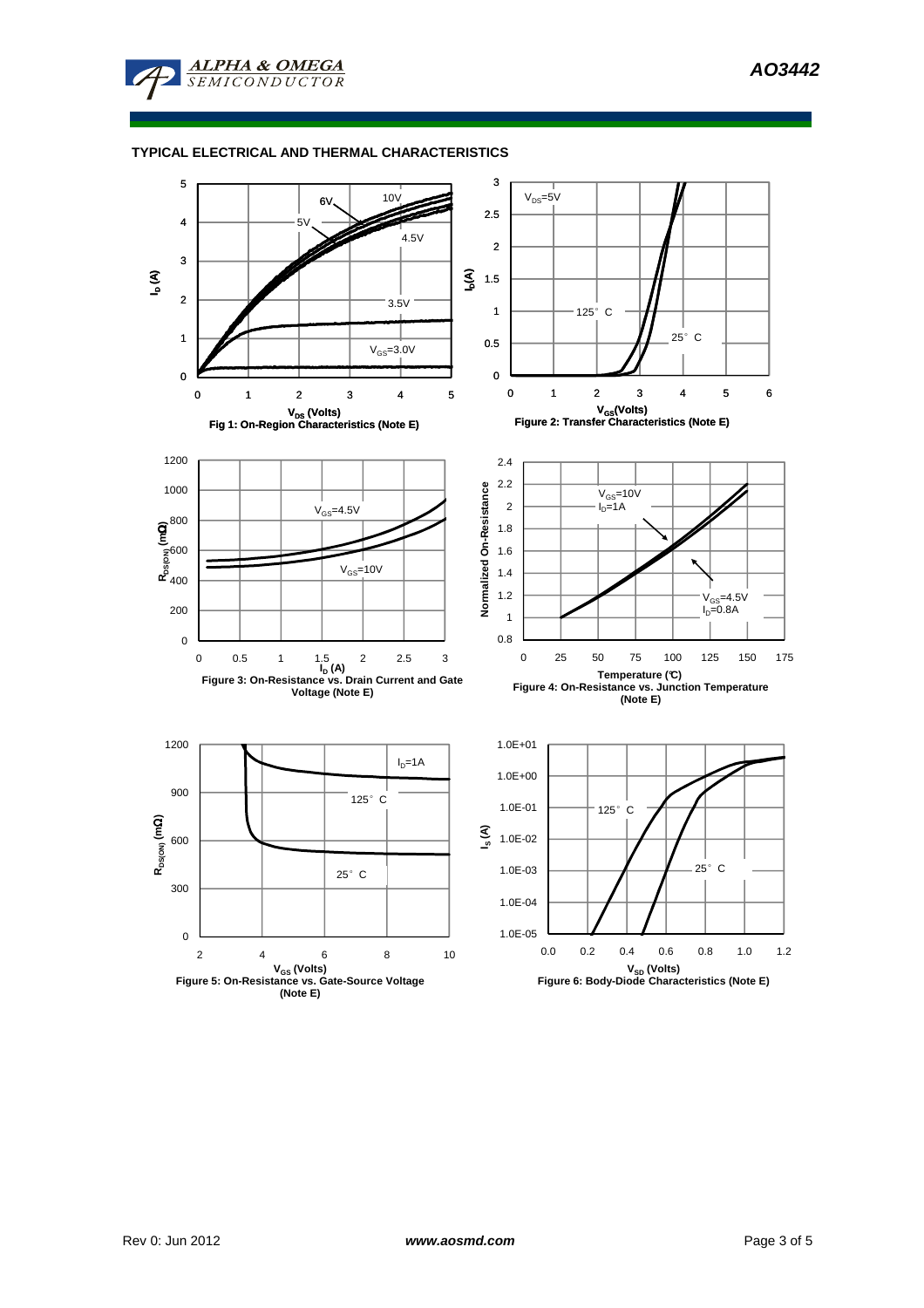

## **TYPICAL ELECTRICAL AND THERMAL CHARACTERISTICS**